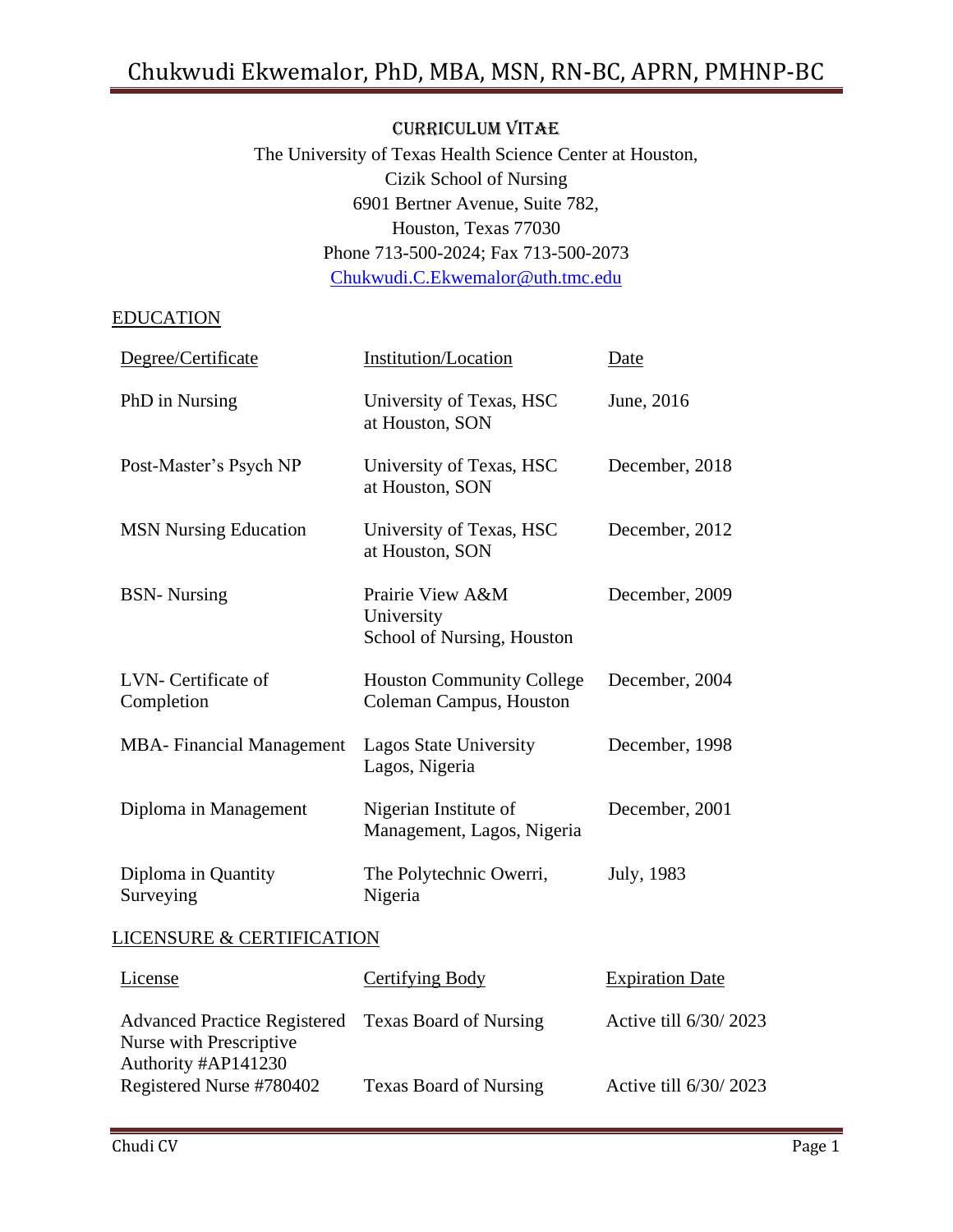| LVN #197630                                                                                  | <b>Texas Board of Nursing</b>                                    |             | Inactive since 2010             |  |  |
|----------------------------------------------------------------------------------------------|------------------------------------------------------------------|-------------|---------------------------------|--|--|
| Psych Mental Health Nurse Practitioner certification ANCC                                    |                                                                  |             | Active till March/2024          |  |  |
| Psych Mental Health RN certification                                                         |                                                                  | <b>ANCC</b> | Active till Dec/2022            |  |  |
| PROFESSIONAL/WORK EXPERIENCE                                                                 |                                                                  |             |                                 |  |  |
| <b>Facility</b>                                                                              | <b>Position</b>                                                  |             | Date                            |  |  |
| The Solace Center at<br>Riverstone                                                           | Psych Mental Health NP<br>(Independent Contractor)               |             | May 2019 to Date                |  |  |
| University of Texas HSC at<br>Houston, School of Nursing                                     | <b>Assistant Professor, Clinical</b><br><b>Nursing</b>           |             | August, 2016 to Date            |  |  |
| University of Texas HSC at<br>Houston, School of Nursing                                     | Graduate Assistant/Clinical<br><b>Instructor</b> , Psych Nursing |             | January, 2013 to July, 2016     |  |  |
| University of Texas Harris<br><b>County Psychiatric Center</b>                               | <b>Staff Nurse/Relief Supervisor</b>                             |             | June, 2013 - Sept., 2013        |  |  |
| University of Texas Harris<br><b>County Psychiatric Center</b>                               | <b>Staff Nurse</b>                                               |             | September 2010- Sept., 2013     |  |  |
| West Oaks (Psychiatric)<br>Hospital, Houston Texas                                           | <b>Staff Nurse</b>                                               |             | March, 2010- September,<br>2010 |  |  |
| Harris County Sheriff's Dept.<br>Mental Health Unit (under<br><b>Ultra Staffing Agency</b> ) | <b>Staff Nurse (Part time)</b>                                   |             | 2008- June 2009                 |  |  |
| Winter Haven HealthCare<br>Center, Houston Texas                                             | <b>LVN Unit Charge Nurse</b>                                     |             | 2007-2008                       |  |  |
| <b>Sam Houston Gardens</b><br>HealthCare Center, Houston                                     | LVN Unit Charge Nurse                                            |             | 2005-2007                       |  |  |
| <b>Bayou Manor Healthcare</b><br>Center, Houston Texas                                       | LVN Unit Charge Nurse (Part<br>time)                             |             | 2006-2007                       |  |  |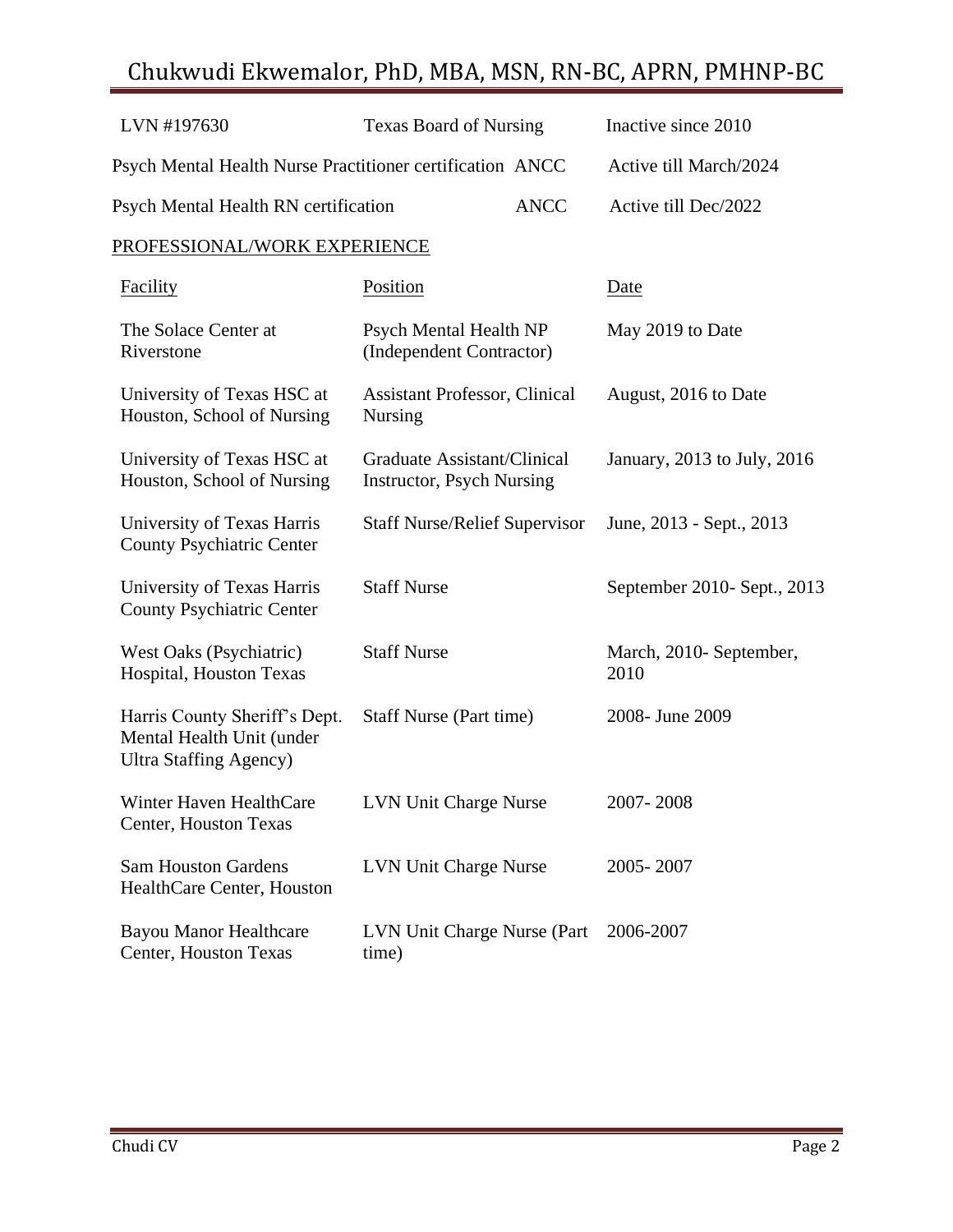### HONORS & AWARDS

| Award                                                             | <b>Awarding Organization</b>                                                           | Date                       |
|-------------------------------------------------------------------|----------------------------------------------------------------------------------------|----------------------------|
| Top 150 Nurse - Award                                             | Houston Chronicle "Salute"<br>To Nurses 2021."                                         | April, 2021                |
| Excellence in Nursing - Silver Good Samaritan Foundation<br>Medal |                                                                                        | June, 2017                 |
| PRIDE Institute Scholarship                                       | <b>NIH-NYU PRIDE Summer</b><br>Institute                                               | July 23-August 4, 2017     |
| PhD Writing Award                                                 | University of Texas HSC at                                                             | May, 2017                  |
| School of Nursing Spirit<br>Award                                 | Houston, School of Nursing<br>University of Texas HSC at<br>Houston, School of Nursing | May, 2017                  |
| PhD Student Excellence<br>Award                                   | Sigma Theta Tau - Zeta Pi<br>UTHSC at Houston, SON                                     | May, 2015                  |
| Houston Livestock & Rodeo<br>Scholar (Accel. PhD<br>Program)      | Houston Livestock & Rodeo<br>through UTHSC SON                                         | Sept, 2013 to August, 2016 |
| <b>School of Nursing Spirit</b><br>Award                          | University of Texas HSC at<br>Houston, School of Nursing                               | December, 2012             |
| PROFESSIONAL SERVICE                                              |                                                                                        |                            |
| Organization                                                      | Location/Role                                                                          | Date                       |
| Psychiatric Advanced<br><b>Practice Nurses of Houston</b>         | Member                                                                                 | 2018 to Date               |
| American Association of<br><b>Nurse Practitioners</b>             | Member                                                                                 | 2019 to Date               |
| <b>American Nurses Association</b><br>& Texas Nurses Association  | Texas/Premier member                                                                   | 2010 to Date               |
| <b>American Psychiatric Nurses</b><br>Association & Texas Chapter | Member                                                                                 | 2012 to Date               |
| STTI Honor Society of<br><b>Nursing</b>                           | Zeta Pi Chapter/member                                                                 | 2012 to Date               |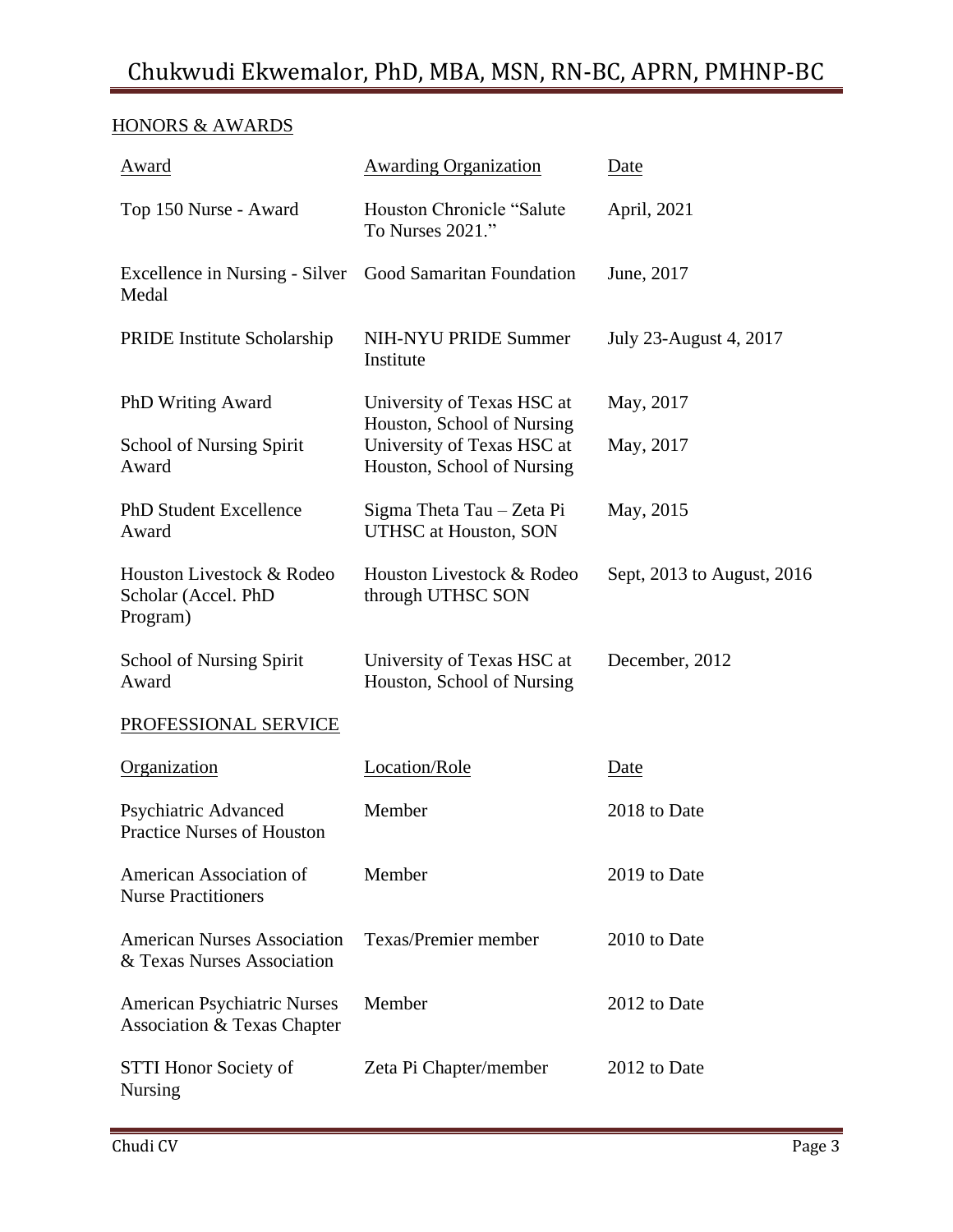| <b>STTI Honor Society of</b><br>Nursing                                                 | Zeta Pi Chapter/Board<br><b>Governance Committee</b>                                          | May, 2017 to 2018                       |
|-----------------------------------------------------------------------------------------|-----------------------------------------------------------------------------------------------|-----------------------------------------|
| <b>Institutional Service</b>                                                            | Role                                                                                          | Date                                    |
| University of Texas HSC at<br>Houston, School of Nursing<br>Scholarship Committee       | Member                                                                                        | Sept, 2016 to 2020                      |
| University of Texas HSC at<br>Houston, School of Nursing<br><b>APG Subcommittee</b>     | Member                                                                                        | Summer, 2017 to 2018                    |
| University of Texas HSC at<br>Houston, School of Nursing<br><b>Faculty Life Council</b> | Member<br>(Policy Review Committee)                                                           | August, 2017 to 2019                    |
| <b>Community Service</b>                                                                | Role                                                                                          | Date                                    |
| Fort Bend Independent<br>School District, School<br>Health Advisory Council<br>(SHAC)   | Member/Chair of Health<br>Services Subcommittee<br>/member                                    | 2014-2015/2015 to 2016/<br>2013 to 2021 |
| St. Thomas Aquinas Catholic<br>Church, Sugarland, CARES<br>campaign volunteer           | Member, volunteer group<br>soliciting financial support<br>for church modification<br>project | 2018 to Date                            |

#### PUBLICATIONS

#### Peer Reviewed Journal Publications

*Ekwemalor, C. C.,* Rozmus, C. L., Engebretson, J. C., Marcus, M. T., Casarez, R. L., Harper, A. R. (2017). Treatment recidivism in adolescents with mental illness: A focused applied medical ethnography. *Journal of Child & Adolescent Psychiatric Nursing.* <https://doi.org/10.1111/jcap.12167>

Ezeobele, I. E., *Ekwemalor, C. C.,* & Anderson, O. (2018). Depression in Nigerian immigrant men: An applied ethnographic study. *Journal of Transcultural Nursing online.*  <https://doi.org/10.1177/1043659618781707>

*Ekwemalor, C. C.,* & Ezeobele, I. E. (2019). Psychosocial impacts of immigration on Nigerian immigrants in the United States: A Phenomenological Study. *Journal of Transcultural Nursing* online. <https://doi.org/10.1177/1043659619863087>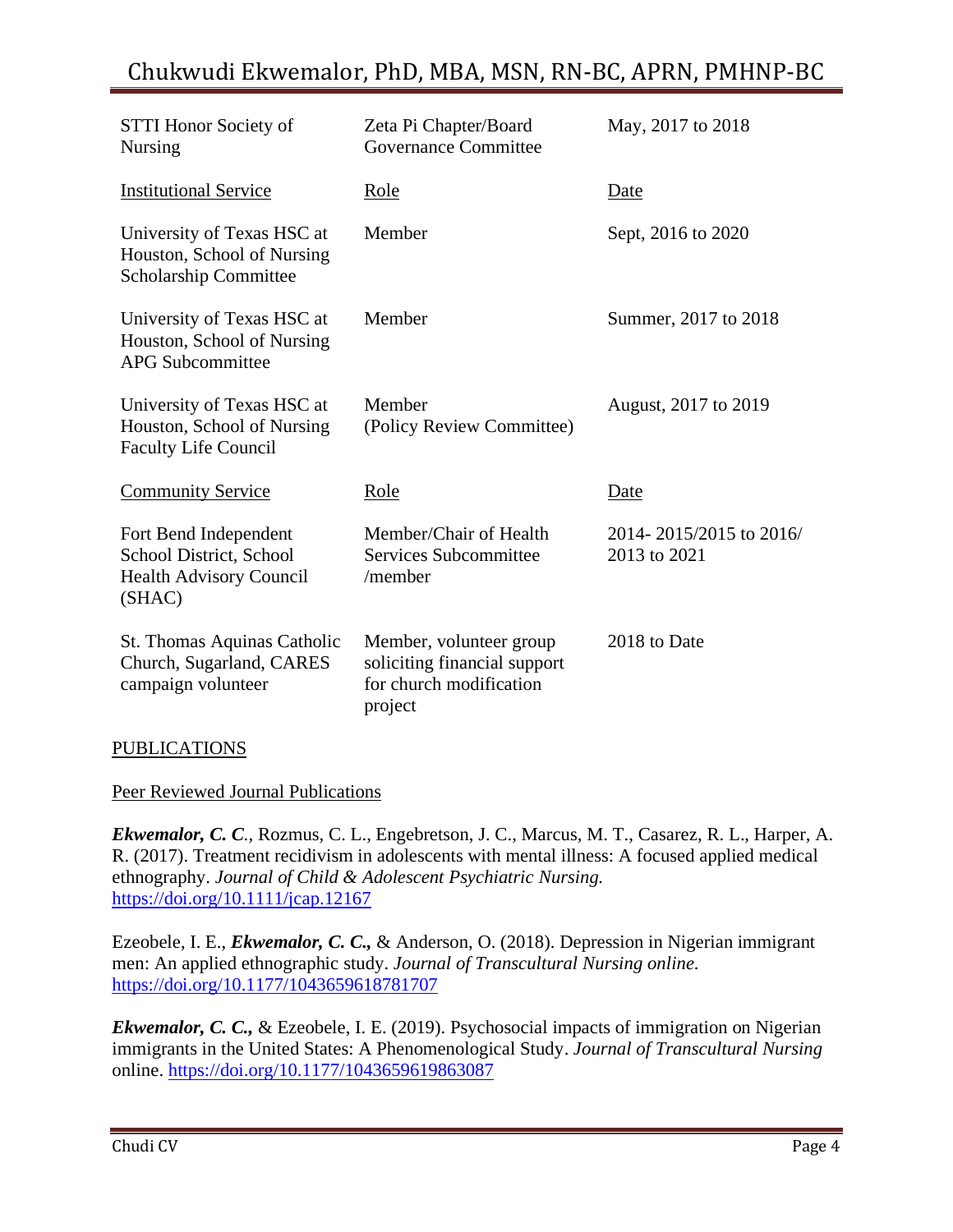Ezeobele, I. E., Boudouin, G. A., Russo, A., Maree, E., *Ekwemalor, C. C.,* Pinjari, O. F., Fischer. K., & Selek, S. (2019). Attitudes and Knowledge of Nurses and Psychiatric Technicians to Electroconvulsive Therapy in an Acute Care Inpatient Mental Health Academic Setting in the U.S. Conference Abstract published in *Journal of Affective Disorders.* <https://doi.org/10.1016/j.jad.2018.10.278>

Ezeobele, I. E., *Ekwemalor, C. C.,* Pinjari, O. F., Boudouin, G. A., Rode, S. K., Maree, E., Russo, A., & Selek, S. (2021). Current knowledge and attitudes of psychiatric nurses toward electroconvulsive therapy. *Perspectives in Psychiatric Care*.<https://doi.org/10.1111/ppc.13016>

#### Ongoing Research/Peer Reviewed Journal Submissions

Parents' Perspectives on Treatment Readmission Among Adolescents with Mental Illness. UTHealth IRB #: HSC-SN-19-0975. Study in progress. PI - *Ekwemalor, C. C.*

#### PRESENTATIONS

National

Ezeobele, I. E., *Ekwemalor, C. C.,* & Anderson, O. (2017). Depression in Nigerian immigrant men: A phenomenological study. Peer reviewed Abstract & Poster accepted for presentation at the 31ST Annual Conference of the American Psychiatric Nurses Association (APNA) in Phoenix, Arizona between 10/18-10/21/17.

*Ekwemalor, C. C***.,** Engebretson, J. C., Iwelunmor, J., Sarpong, D., & Spann, M. (2018). Hypertension in African Americans and African immigrants in the United States: A systematic review. Podium and poster presentation at the  $6<sup>th</sup>$  Annual Meeting (April, 23-25, 2018) of the Program to Increase Diversity Among Individuals Engaged in Health Related Research (PRIDE) in Bethesda, Maryland.

Ezeobele, I. E., *Ekwemalor, C. C.,* Boudouin, G., Russo, A., Maree, E., Pinjari, O., Fisher, K., & Selek, S. (2018). Current knowledge & attitudes of psychiatric nurses towards electroconvulsive therapy. Peer reviewed Abstract & Poster presented at the 32nd Annual Conference of the American Psychiatric Nurses Association (APNA) in Columbus, Ohio from 10/24-10/27/18.

#### APPENDICES

#### Courses Taught/In Progress

The University of Texas HSC at Houston, School of Nursing: Psychiatric Mental Health Nurse Practitioner II, N6629W Didactic - 3CH; Coordinator; Summer 2019.

The University of Texas HSC at Houston, School of Nursing: Psychiatric Mental Health Nurse Practitioner II, N6629B Practicum - 3CH; Coordinator; Summer 2019.